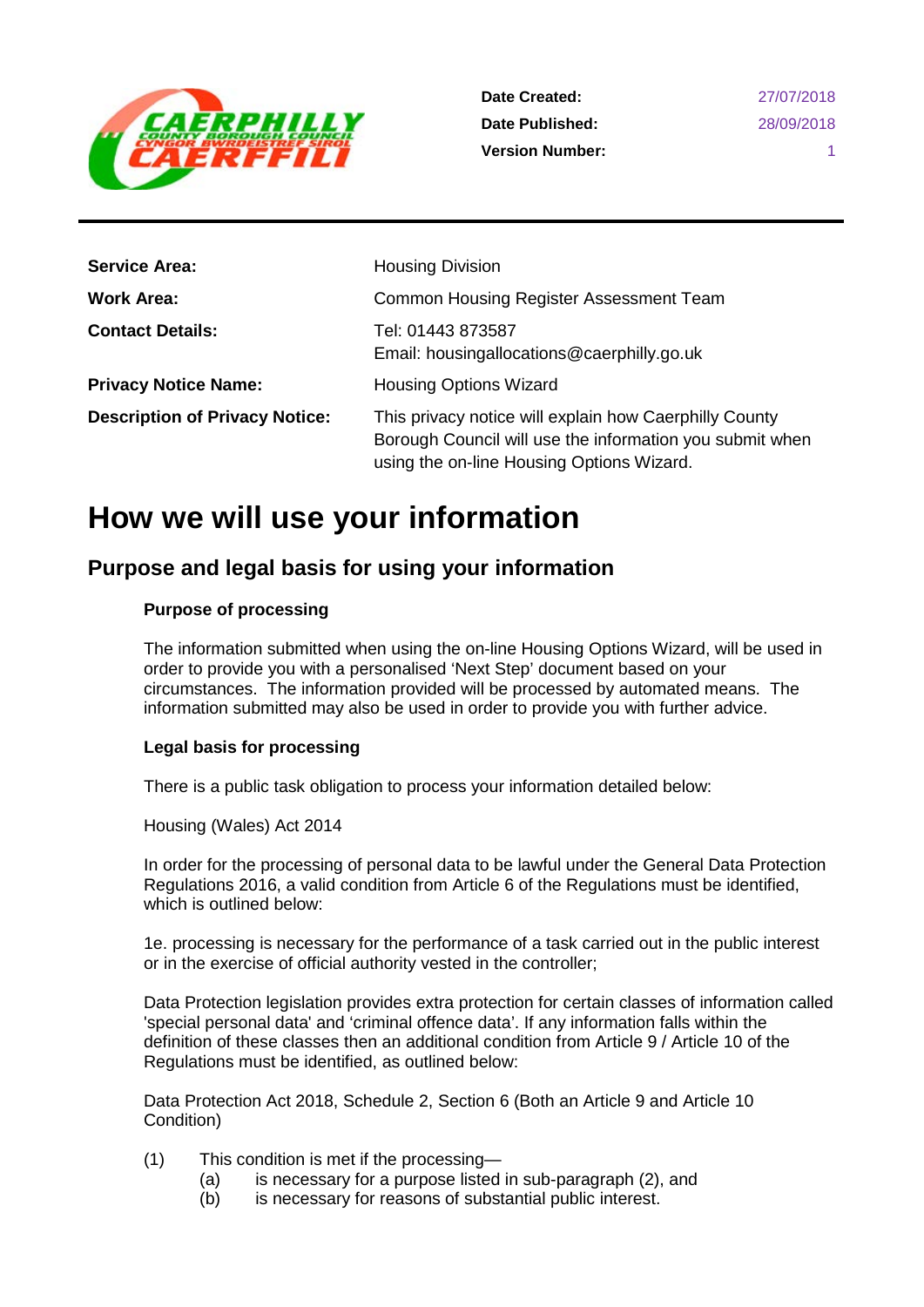- (2) Those purposes are—
	- (a) the exercise of a function conferred on a person by an enactment or rule of law;
	- (b) the exercise of a function of the Crown, a Minister of the Crown or a government department.

### **Who will have access to your information**

#### **Identity of Data Controller and Data Protection Officer**

The Data Controller for your information is Caerphilly County Borough Council. The Data Protection Officer is:

Ms Joanne Jones Corporate Information Governance Manager / Data Protection Officer Email: dataprotection@caerphilly.gov.uk Tel: 01443 864322

#### **Details of main users of your information**

The main user of your information within Caerphilly County Borough Council will be Common Housing Register Assessment Team whose contact details are located at the top of this document.

#### **Details of any sharing of your information within Caerphilly County Borough Council**

Caerphilly County Borough Council may share the information provided on the Common Housing Register application with its homelessness team or other local authority homelessness team to prevent or alleviate homelessness.

#### **Details of any sharing of your information with other organisations**

In order to ensure the accuracy of the information submitted, Caerphilly County Borough Council's Housing Allocations and Advice team and/or other social housing providers may request information from and pass information to other bodies, such as but not limited to: housing associations; the police and other emergency services; the probation and prison services; local health professionals and GP's; Social security agencies; the Benefits Agency; the Driver & Vehicle Licensing Agency; former landlord(s); the applicant's solicitor(s); the applicant's mortgage provider; utility providers; the Land Registry; the Welsh Government; voluntary sector support agencies and contractors. Outside of England and Wales the equivalent agency may be contacted.

Caerphilly County Borough Council has a legal responsibility to protect public funds. We may use the information submitted to prevent and detect fraud and may also request information from and pass information to other organisations that handle public funds.

#### **Requests for information**

All recorded information held by Caerphilly County Borough Council may be subject to requests under the Freedom of Information Act 2000, Environmental Information Regulations 2004 and Data Protection legislation.

If the information you provide is subject to such a request, where possible Caerphilly County Borough Council will consult with you on its release. If you object to the release of your information we will withhold your information if the relevant legislation allows.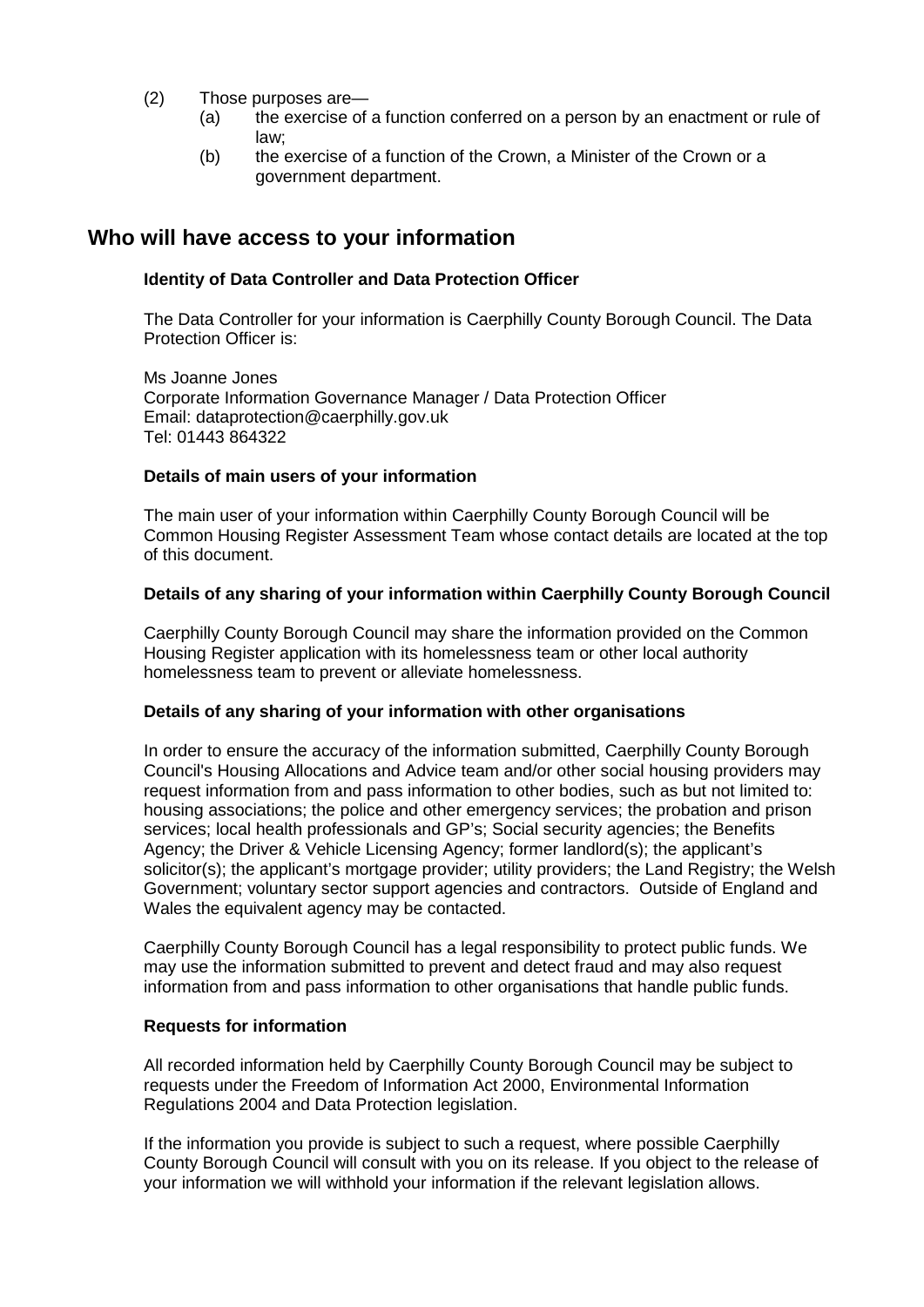## **How long will we retain your information**

#### **Details of retention period**

How long Caerphilly County Borough Council retains information is determined through statutory requirements or best practice.

The information provided will be retained for 7 years from when the information was last updated.

## **Automated decision making / profiling**

Information submitted to Caerphilly County Borough Council's on-line Housing Options Wizard, will be used in order to automatically generate a personalised 'Next Step' document based on your circumstances.

The information submitted may also be used in order to provide you with further advice where there is a threat of homelessness or harassment.

## **Your Rights (Inc Complaints Procedure)**

#### **Your rights under the Data Protection**

Data Protection gives data subjects (those who the information is about) a number of rights:

- The right of subject access Application forms for this process are available on our website: [SAR Form](http://www.caerphilly.gov.uk/CaerphillyDocs/Council-and-democracy/sar_form.aspx)
- The right to be informed
- The right of rectification
- The right to erasure
- The right to restrict processing
- The right to object
- The right to data portability
- Rights in relation to automated decision making and profiling.

Further information on your rights is available from: [www.ico.org.uk.](http://www.ico.org.uk/)

To enact your rights please contact the service area detailed on the top of this form.

#### **Complaints Procedure**

If you are unhappy with the way that Caerphilly County Borough Council has handled your request / information, you have the right of complaint. Please contact the Service Area detailed at the top of this document outlining your issues.

If you remain unhappy you also have a right of complaint to the Information Commissioner's Office. Please follow this link for further information on the complaints process.

[www.caerphilly.gov.uk/My-Council/Data-protection-and-freedom-of-information/Questions](http://www.caerphilly.gov.uk/My-Council/Data-protection-and-freedom-of-information/Questions-and-complaints)[and-complaints](http://www.caerphilly.gov.uk/My-Council/Data-protection-and-freedom-of-information/Questions-and-complaints)